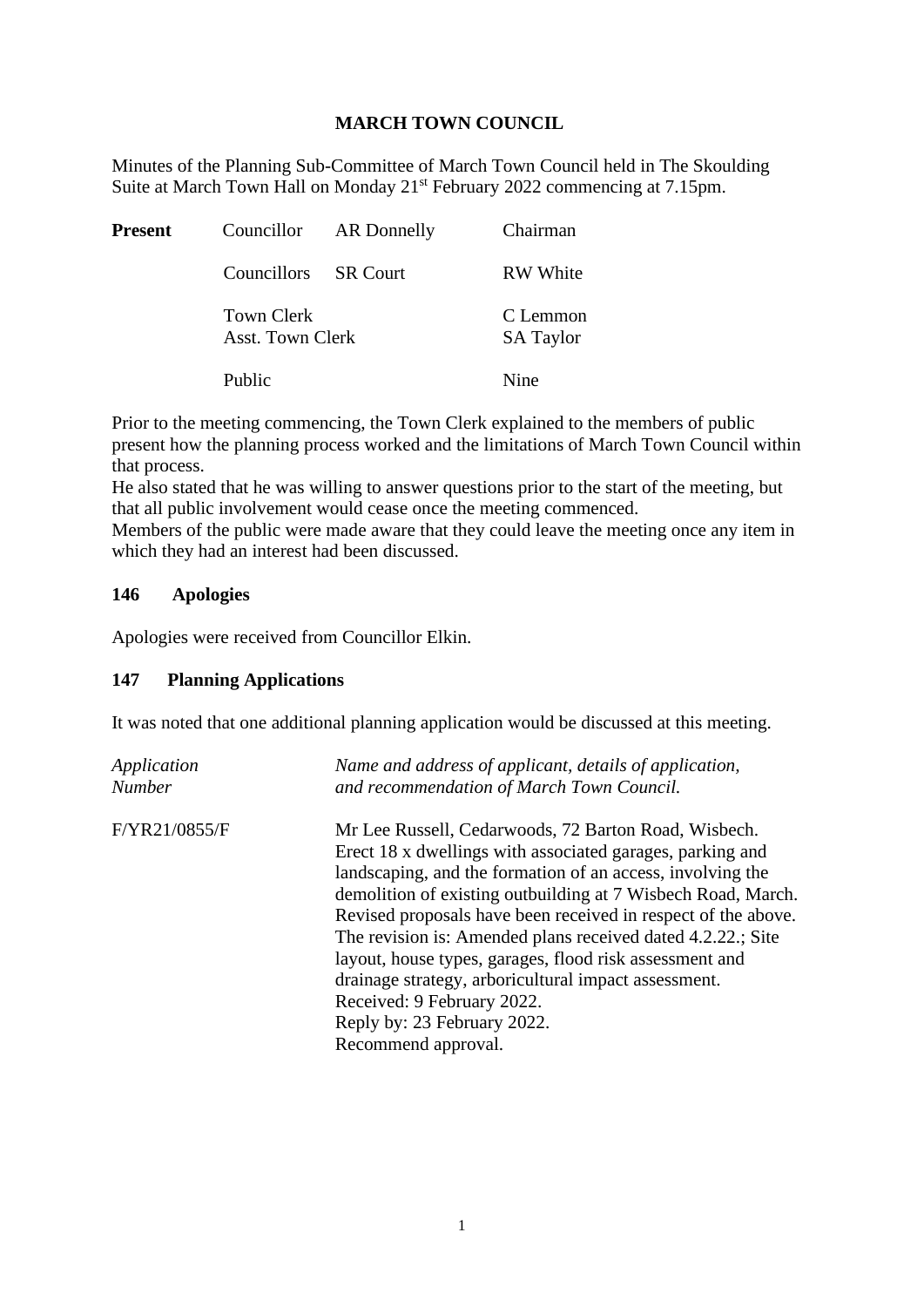| F/YR22/0062/O    | N/K of PE10 0FF c/o Agent (Jenny Keen, Marrons Planning,<br>Nottingham).<br>Erect up to 110 x dwellings (outline application with matters<br>committed in respect of access) at Land South of 73-81 Upwell<br>Road, March.<br>Received: 8 February 2022.<br>Reply by: 1 March 2022.<br>Recommend refusal for the following reasons:<br>a) Over-development of the site.<br>b) Flooding issues on the site and surrounding areas.<br>c) Single access/egress onto a main carriageway.<br>All members of the public left the meeting after discussions<br>relating to the above planning application had been completed. |
|------------------|------------------------------------------------------------------------------------------------------------------------------------------------------------------------------------------------------------------------------------------------------------------------------------------------------------------------------------------------------------------------------------------------------------------------------------------------------------------------------------------------------------------------------------------------------------------------------------------------------------------------|
| F/YR22/0083/F    | Mr Phippen, The Glenholme Group, 79 High Street, Eton,<br>Windsor.<br>Erect a care home (2-storey 56 x bed) and associated works,<br>involving the demolition of existing factory, at WH Feltham<br>and Son Limited, Estover Road, March.<br>Received: 7 February 2022.<br>Reply by: 28 February 2022.<br>Recommend approval in principle but access preferred via<br>Cawood Close rather than Peterhouse Crescent.                                                                                                                                                                                                    |
| F/YR22/0153/F    | Provident Homes, On behalf of Amicus Trust, 120 High Street,<br>March.<br>Change of use of launderette to form 1 x 3-bed ground-floor<br>dwelling including removal of the shop front and insertion of<br>new windows and erection of external staircase and alterations<br>to windows of existing first-floor flats at 120 High Street,<br>March.<br>Recived: 8 February 2022.<br>Reply by: 1 March 2022.<br>Recommend approval.                                                                                                                                                                                      |
| F/YR22/0157/TRCA | Mrs Dawn Rees, The Rooksood Club, 27 West End, March.<br>Works to 2 x Lime trees and 2 x Sycamore trees within a<br>conservation area at 27 West End, March.<br>Received: 10 February 2022.<br>Reply by: 3 March 2022.<br>Recommend approval.                                                                                                                                                                                                                                                                                                                                                                          |